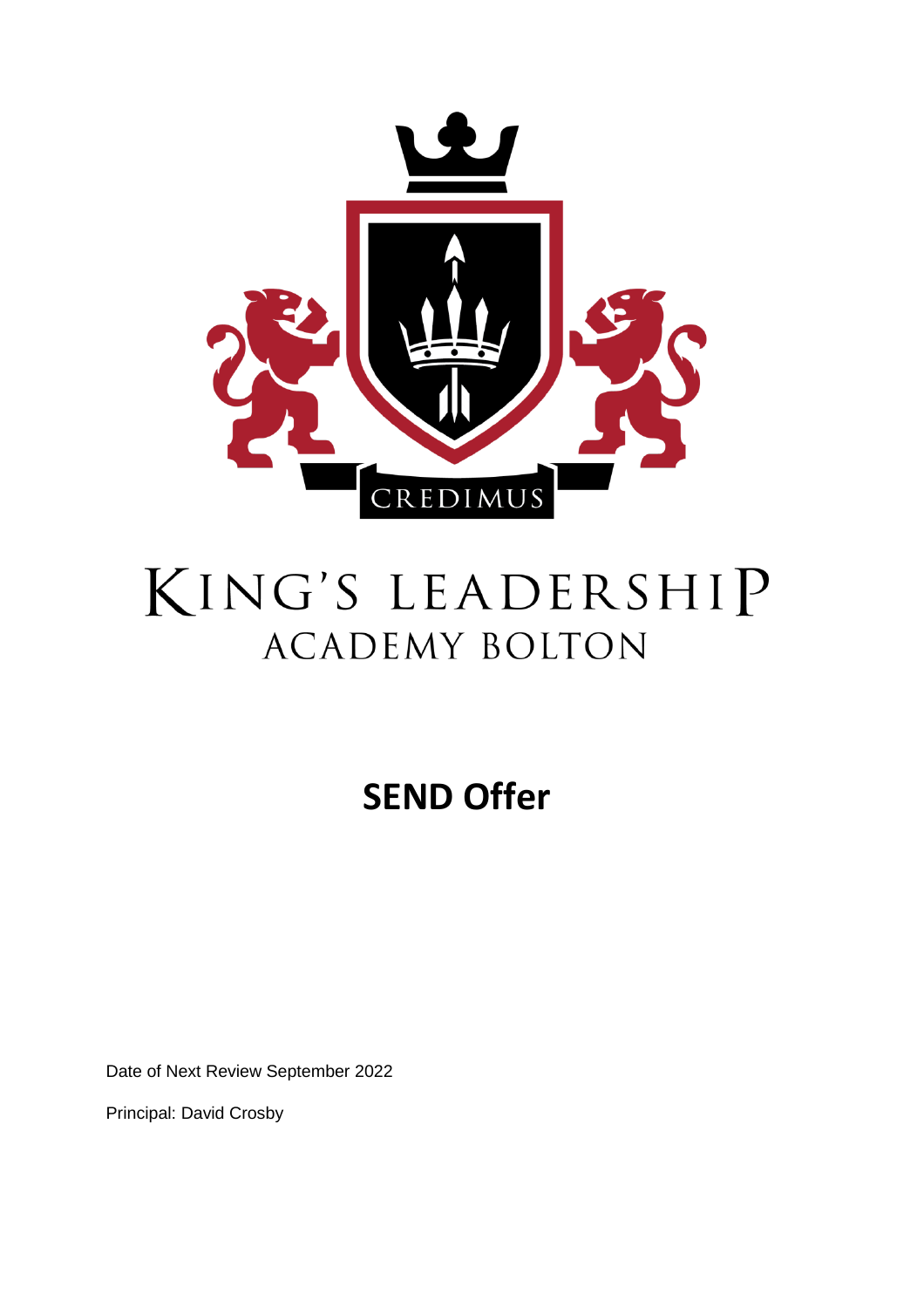| School Offer 202`          | King's Leadership Academy Bolton                                                                                     |  |
|----------------------------|----------------------------------------------------------------------------------------------------------------------|--|
| <b>Address</b>             | Lever Edge Lane                                                                                                      |  |
| Town                       | Bolton                                                                                                               |  |
| <b>District or Borough</b> | Greater Manchester                                                                                                   |  |
| Postcode                   | BL3 3LA                                                                                                              |  |
| <b>Bolton Local Offer</b>  | https://www.bolton.gov.uk/special-educational-needs-<br>disabilities/special-educational-needs-%E2%80%93-local-offer |  |

| <b>Contact Persons</b>                             | Kelly Williams: k.williams@kingsbolton.com SENCo               |  |
|----------------------------------------------------|----------------------------------------------------------------|--|
|                                                    | Louise France: <i>I.france@kingsbolton.com</i> - Pastoral Lead |  |
|                                                    | Designated Safeguarding Lead                                   |  |
|                                                    | Irfan Umarji: <i>i.umarji@kingsbolton.com</i> - Vice Principal |  |
| Telephone Number & Email 01204 937130              |                                                                |  |
|                                                    | info@kingsbolton.com                                           |  |
| <b>Website address</b>                             | https://www.kingsbolton.com/                                   |  |
| <b>Twitter address</b>                             | @kings_bolton                                                  |  |
| <b>Bolton Local Authority</b><br><b>SEND offer</b> | https://www.bolton.gov.uk/sendlocaloffer/                      |  |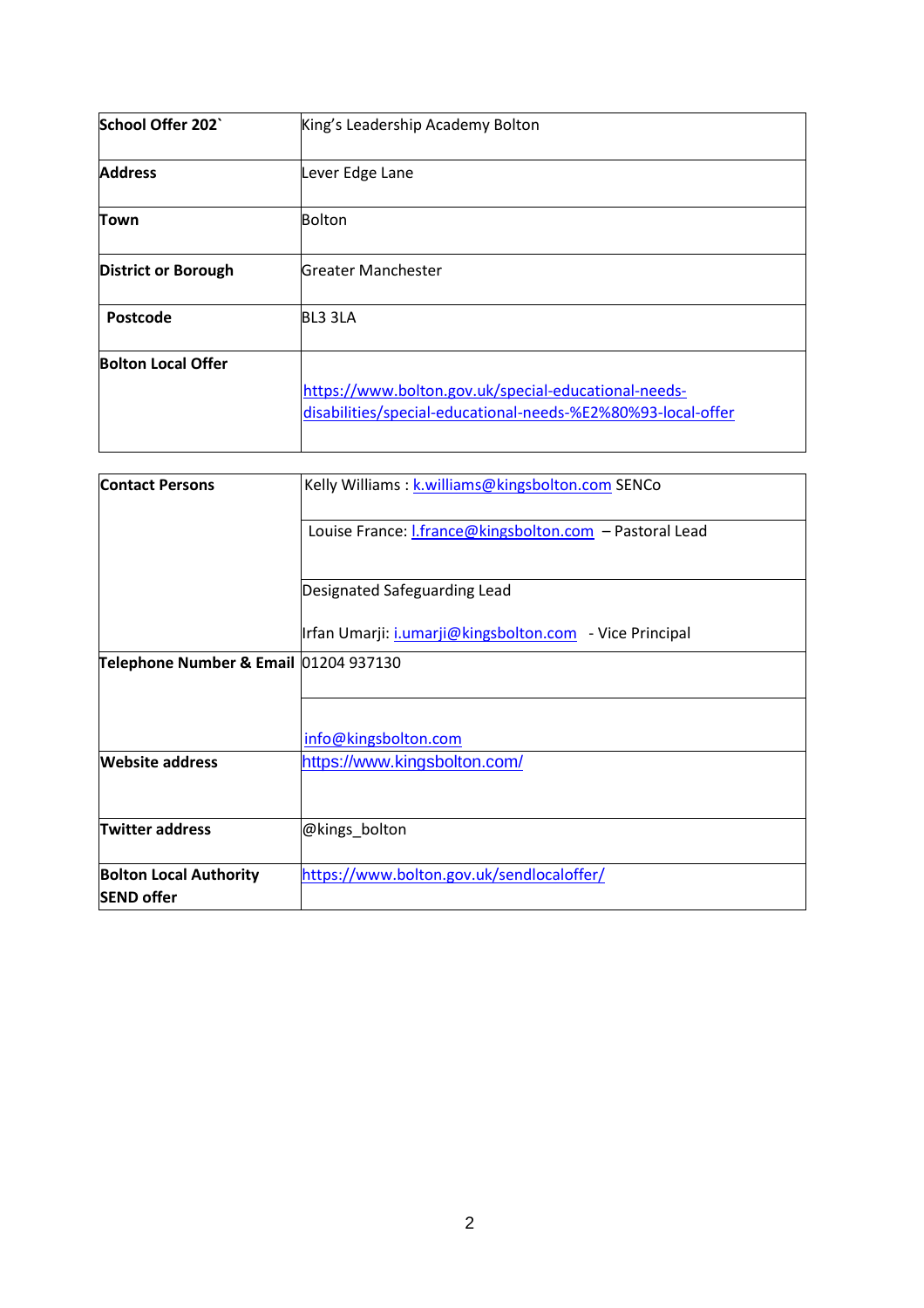## **Contents**

**1.** 

| <b>Academy Context</b>                                                                                  | 3              |
|---------------------------------------------------------------------------------------------------------|----------------|
| 2. Expectations of the students at King's Leadership Academy:                                           | 4              |
| 3. Expectations of the staff of King's Leadership Academy:                                              | 4              |
| 4. King's Leadership Academy will work with its local community by:                                     | 4              |
| 5. Identifying and assessing students with SEND.                                                        | 4              |
| 6. Supporting students with SEND                                                                        | 6              |
| 7. Matching the curriculum to a child's needs                                                           | $\overline{7}$ |
| 8. Consulting parents and students at the academy                                                       | 7              |
| 9. Providing support for a student's overall wellbeing                                                  | 8              |
| 10. Additional services and expertise available at the academy                                          | 8              |
| 11. Staff training to assist children with SEND                                                         | 8              |
| 12. Including students with SEND in activities which occur<br>outside of the academy's normal programme | 8              |
| 13. Accessibility of the school environment                                                             | 9              |
| 14. Preparing for students who join the academy                                                         | 9              |
| 15. Matching resources to the needs of the young person                                                 | 9              |
| 16. Ensuring that each child receives the appropriate support                                           | 9              |
| 17. Involving parents in the Academy setting                                                            | 9              |
| 18. Supporting pupils with Medical Needs and disabilities                                               | 9              |
| 19. Who can I contact for further information about SEND?                                               | 10             |

## <span id="page-2-0"></span>**1. Academy Context**

King's Leadership Academy is a non-selective, free independent school in the state sector. The academy is popular and oversubscribed. Our motto is 'Credimus', which is Latin for 'we believe'; we believe that children regardless of need can be successful academically if they are provided with the appropriate support. Although we are not a specialist setting, we are inclusive and cater for students who have needs in the four main areas identified in the Code of Practice 2014. These include (but not limited to) those identified as having: MLD (Moderate Learning Difficulties), SpLCD (Speech, Language and Communication Difficulties), BESD (Behavioural, Emotional and Social Difficulties), ASD (Autistic Spectrum Disorders), Dyslexia.

The Academy acknowledges that the needs of all students who may have SEND, whether permanent or temporary, must be addressed at all times. This includes the right to a broad curriculum and fair and equal access to the National Curriculum**.** These needs may be physical, emotional, behavioural or academic. Each need and each student will be treated individually. All involved staff will be made aware of those needs as they arise. All staff are aware of the variety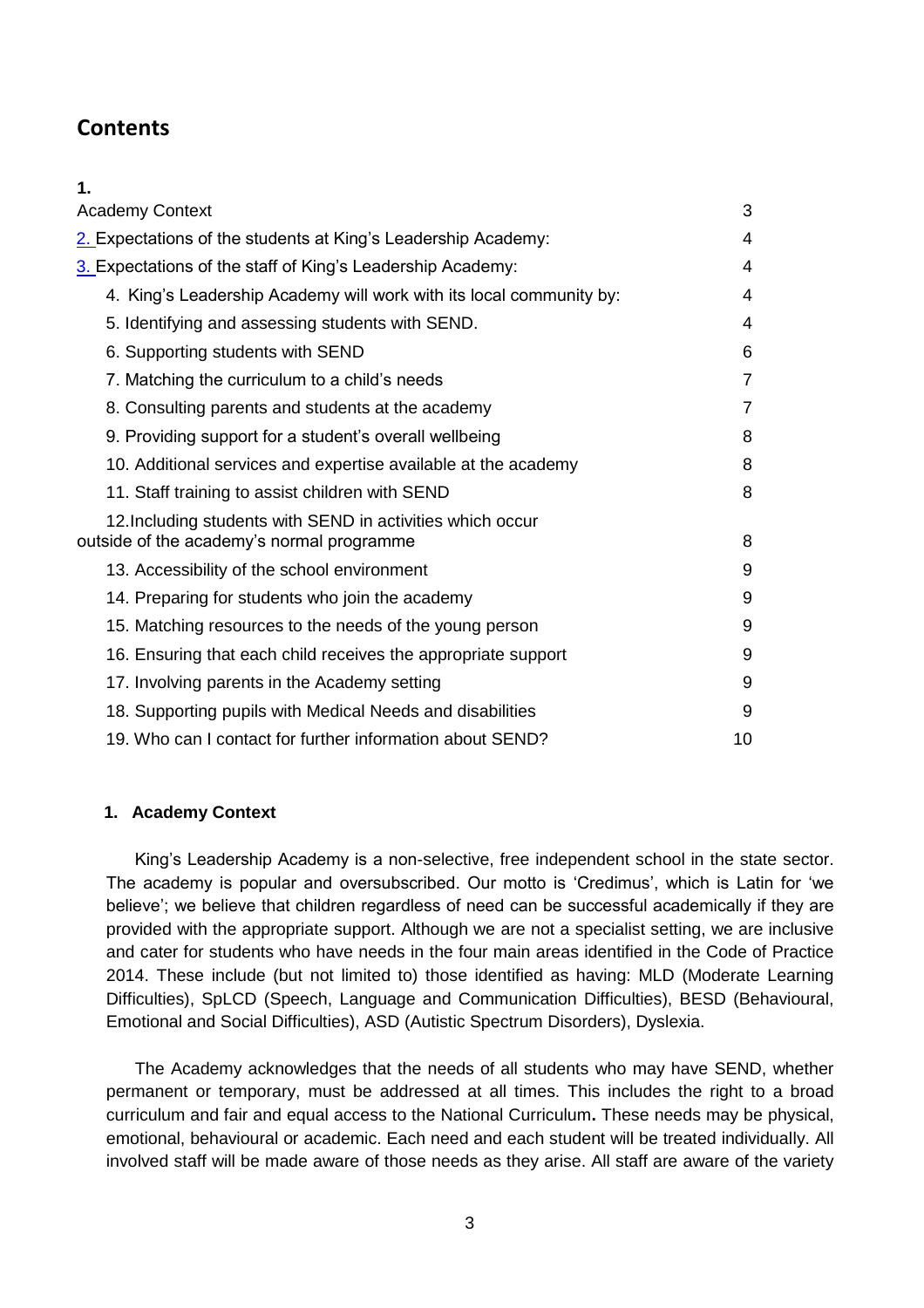of needs that students may have and will do their utmost to assist students to reach their full potential.

## <span id="page-3-0"></span>**2. Expectations of the students at King's Leadership Academy:**

- to develop the highest of aspirations and ambitions as they seek places at university and/or entry to professions and higher level employment
- to develop a firm sense of self-belief in their own ability
- to develop a passion for both learning and character development
- to learn to be resilient on their educational journey to achieve these ambitions
- to become confident contributing citizens
- to fulfil their potential.

## <span id="page-3-1"></span>**3. Expectations of the staff of King's Leadership Academy:**

- to be of the highest calibre and be able to demonstrate high personal academic achievement
- to be ambitious for our students
- to offer cutting edge practice by continual self-reflection and high quality professional development
- to be aware of any changes/developments to the SEND code of practise

## <span id="page-3-2"></span>**4. King's Leadership Academy will work with its local community by:**

- developing strong links with local primary and secondary schools to ensure collaborative working with regards to pupils with SEND
- making full use of local facilities and expertise in delivering its curriculum to maximise opportunities for pupils with SEND
- participating and supporting community events that are aligned with the vision and ethos of the school
- encouraging our students to identify community needs for their annual enterprise project
- developing strong links with local employers, colleges of further education and universities
- working to create system change in both education and social mobility.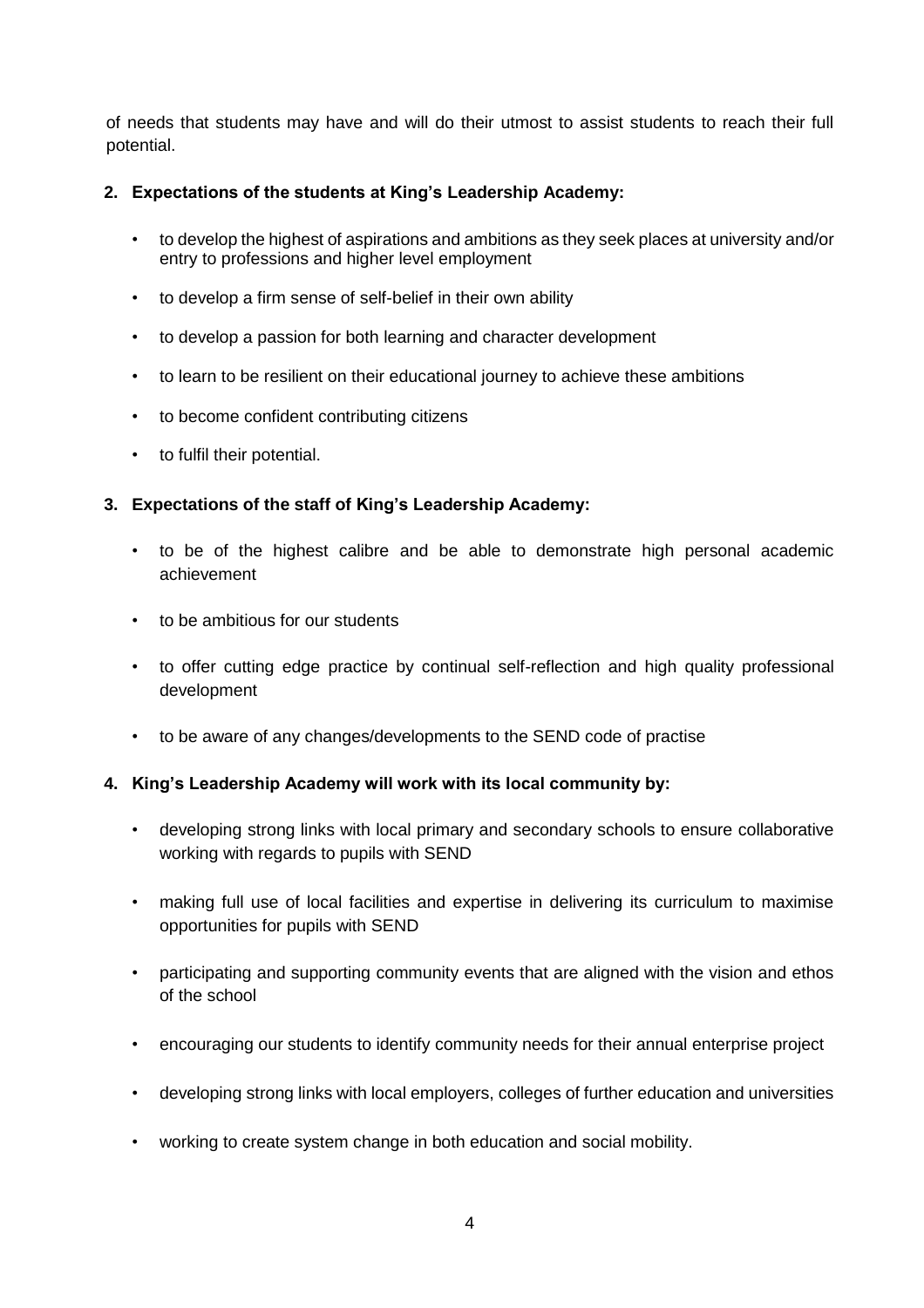#### <span id="page-4-0"></span>**5. Identifying and assessing students with SEND.**

King's Leadership Academy has a whole school approach to SEND, all staff members work collaboratively and effectively to ensure the needs of all pupils are met at all times. Where pupils have been identified with SEND, all necessary information, including support strategies are shared and immediately accessible for all staff.

Students are initially assessed by the Academy at the end of Y6, this provides us with detail on each child's cognitive abilities. We also gather information from the primary schools during transition visits in the Summer term, this ensures that the SENCo can respond proactively to additional needs. Students, who are identified as below the expected level in English and Maths, are not automatically highlighted as having special educational needs but are provided with the teaching they require to close attainment gaps. It is only after internal strategies of support (including but not exhaustive of intervention, scholar support, behaviour support) that a child may be identified as SEN.

The SEND Code of Practice (2014) makes it clear that all teachers are responsible for identifying young people with SEND. High quality teaching, differentiated for individual students, is the first step in responding to pupils who have or may have SEND. Teachers, in collaboration with the SENCo, will ensure that those young people requiring different and/or additional support are identified at an early stage.

The class/subject teacher's responsibilities in identifying special educational needs include: observation, monitoring, assessment and evaluation. Other professionals such as speech therapists, health visitors and/or educational psychologists may also be involved in the process by completing appropriate assessments.

Parents/carers are encouraged to pass on information and concerns about their child's health and background by contacting the school and speaking to the SENCo. Identification strategies used include:

- **Observation**
- Teacher assessment
- Discussions with parents/carers
- Discussions with young people
- Results of standardised tests e.g. reading tests, KS2 SAT's, spelling tests etc.
- Evidence from teacher observation, transition information, assessments from primary school
- Reports from other professionals or educational agencies such as , Speech & Language Therapy Department, Social Care and CAMHS, BSS where required.

At this point other professionals such as speech therapists, health visitors and/or educational psychologists may also be involved in the process by completing appropriate assessments. This will involve a graduated approach which draws upon the four part cycle outlined in the Code of Practice.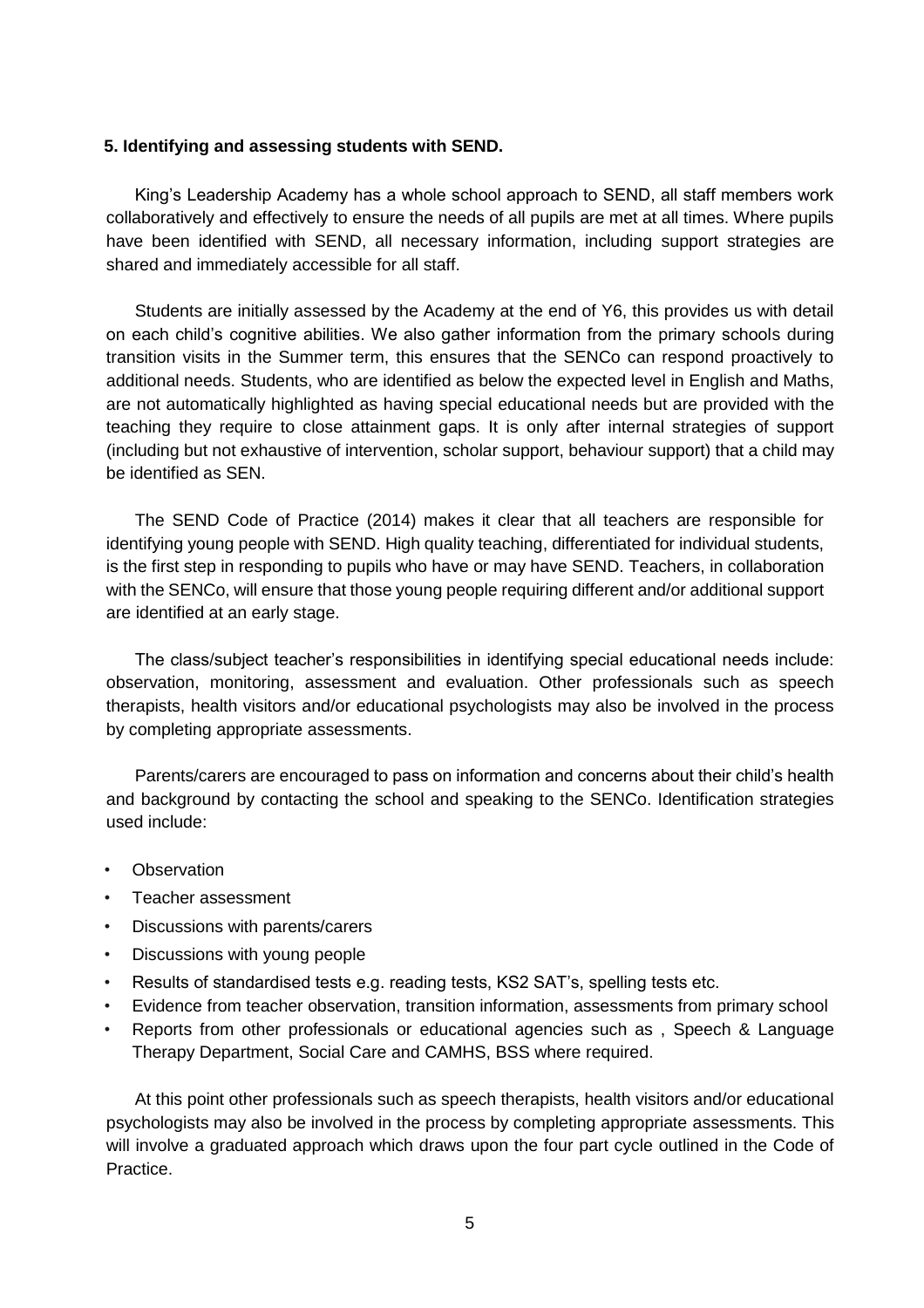Assess Plan Do Review

Parents/carers are encouraged to pass on information and concerns about their child's health and background by contacting the school and speaking to the SENCo.

## <span id="page-5-0"></span>**6. Supporting students with SEND**

It is a whole school responsibility and priority to ensure that the needs of all SEND learners are met during their time at King's Leadership Academy. Teachers have been given the necessary training and information to understand how to meet the needs of every student within our setting. Students are also supported by the whole school approach to SEND through department and pastoral systems on a regular basis. Progress is carefully monitored and regular support is offered to all learners.

The class teacher is responsible for providing a suitable education for all. The class teacher may also be responsible for differentiating work for students and making the curriculum more easily accessible for the student with SEND. In some cases, the class teacher will be the first to notice a student has a special educational need. It is their duty to notify the SENCo using the referral form. Curriculum Leaders are responsible for the provision of a curriculum that all students can study. The curriculum leader will ensure that all student needs can be catered for as far as possible.

The SENCo alongside the trust must try to ensure the necessary provision for all SEND learners. Where a pupil has been identified with SEND and requires additional support, the offer to each pupil will be tailored to meet their needs, but may include:

- Additional small group literacy and numeracy support
- One to One teaching
- Lexia (or another phonic based) Intervention
- Reading intervention
- Speech and Language programmes
- Support from external providers such as CAMHs and Educational Psychologists

The SENCo will also ensure:

- The academy follows procedures of the Code of Practice January 2014 and ensures that there are clear and staged protocols for identifying, assessing and reviewing SEND provision for students.
- Records are kept up to date
- All staff are aware of the importance of identifying needs and providing support for such students.
- Provide a suitable education for all students. That all student needs can be catered for as far as possible.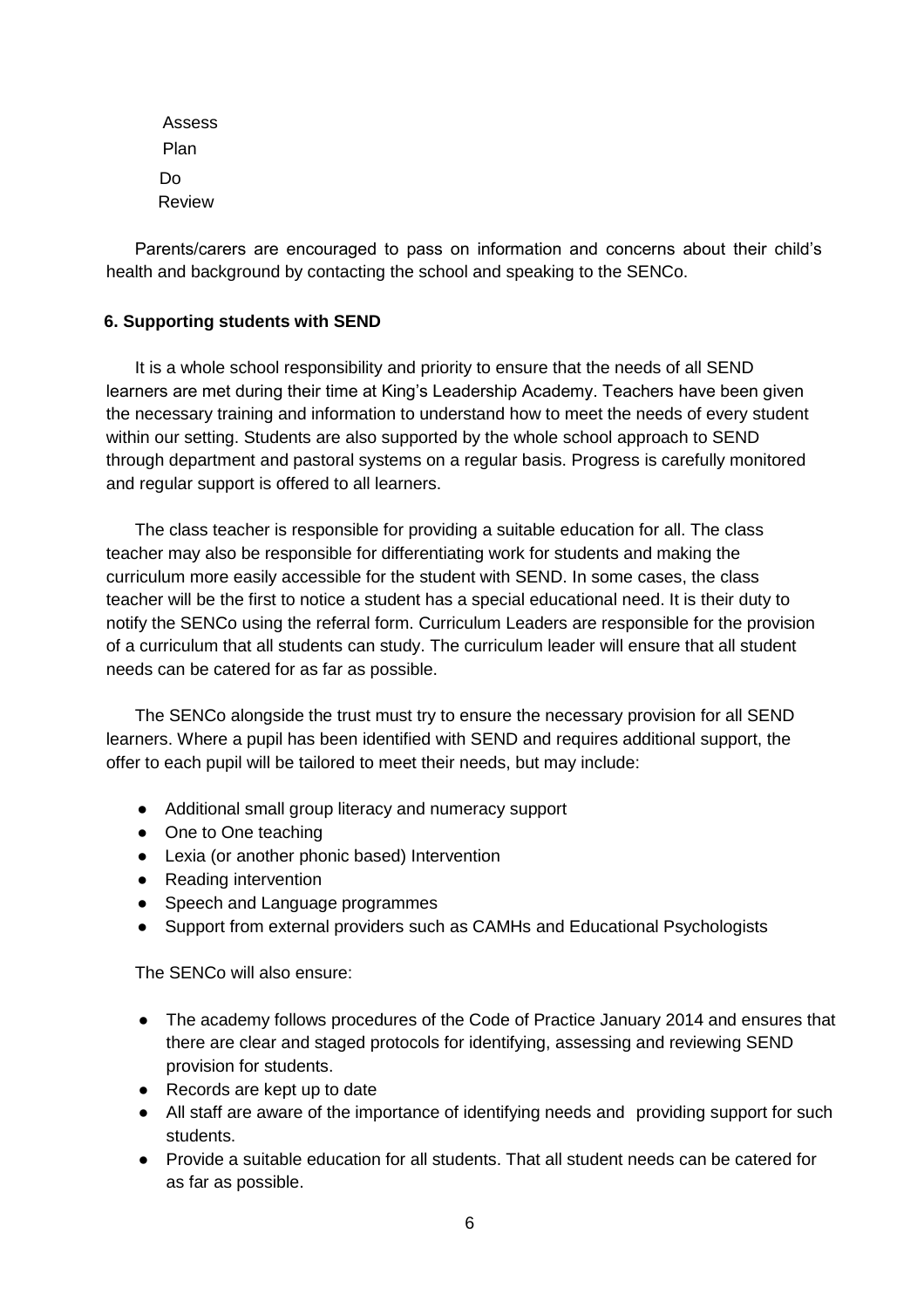- Ensure that curriculum Leaders are responsible for the provision of a curriculum that all students can follow.
- Ensure that staff who identify any concerns over a student's needs pass these onto the SEND department using the referral form.
- Liaise with outside agencies and monitor progress of students with SEND.

The SENCo reports directly to the Principal. The SENCo is also responsible for keeping the SLT and other colleagues informed on students with SEND.

The Special Needs Coordinator has responsibility for the day-to-day delivery of SEND.

#### <span id="page-6-0"></span>**7. Matching the curriculum to a child's needs**

The results from our baseline tests and learning cycle assessments inform our in class teaching strategies and group setting. Half termly decoding and vocabulary tests determines our reading intervention programme. Students identified as requiring additional support are placed in the appropriate teaching set. These pupils receive the same curriculum content as other students but teachers focus more on personalisation and the consolidation of learning.

If students fail to master the teaching content they receive additional support, under these circumstances the SENCo SEN support plans which records: recommended strategies to be used in the classroom, other agency involvement, interventions proposed by the academy to support and maximize learning. The PSP is set up with input from school, parents and the pupil. Both school and home keep copies of the PSP, which is shared with all teaching staff. An assessment of need may then be completed where a student is added to the Inclusion Register.

#### <span id="page-6-1"></span>**8. Consulting parents and students at the academy**

The Academy reports to parents throughout the year. Parents have access to staff and professionals through a variety of different mediums and understand how important parental collaboration is in securing the child's full potential.

Parents and students are consulted when 'Individual Learning Plans' are deemed necessary. Students with more complex needs may require support through an Education, Health and Care plan (EHCP). Progress of pupils with EHCPs is closely monitored by the SENCo, who reviews this in consultation with the parent and child on a regular basis.

Parents/carers are able to meet with the SENCo at parents evening, and as part of the Annual Review process. Throughout the year the SENCo can be contacted to discuss parental concerns about progress. Where a pupil requires additional support identified within their EHCP, provision plans will be provided for each child during the first term.

SEND students with a PSP have the opportunity to meet staff from the support team to review and set targets and to discuss progress.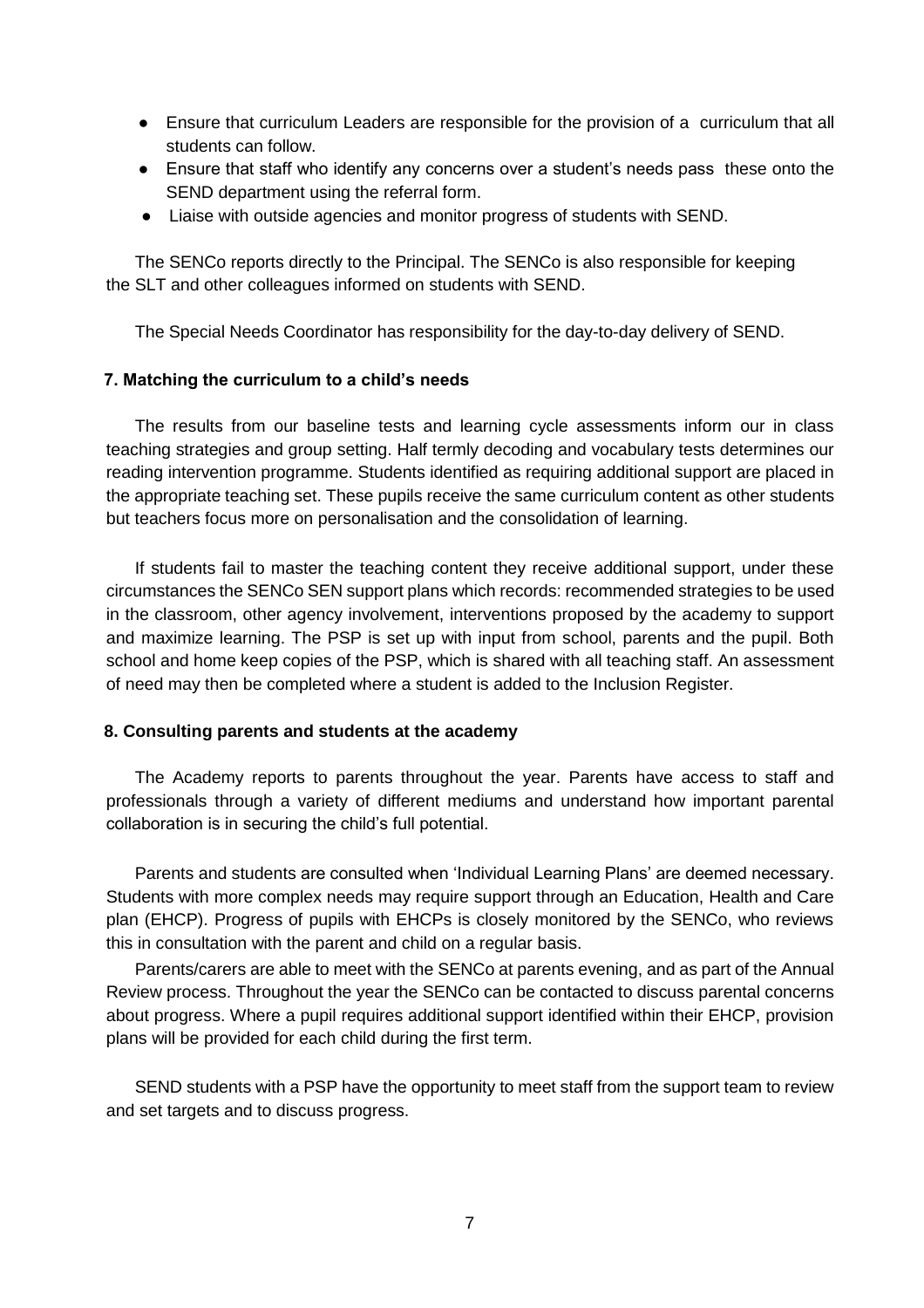#### <span id="page-7-0"></span>**9. Providing support for a student's overall wellbeing**

The Academy has a strong system of Pastoral Care and support. Young people have the support of their form teacher, year leader and Head of Achievement. They may also be allocated a key worker within the academy should additional support be required. Students with medical needs are supported through rigorous systems and policies within the Academy. Procedures are in place to identify and highlight anyone in need of support within this area. Further systems are in place for the administration of medicines and the writing and providing of care plans where appropriate. Students with SEND also receive additional support when moving between educational phases including transitions to and from the Academy. Further support is also given to help support pupils choose their academic options within the Academy and their 'flightpaths' leading to further study or future careers.

#### <span id="page-7-1"></span>**10. Additional services and expertise available at the academy**

It is a whole school responsibility and priority to meet the needs of pupils with SEND. For those with greater difficulties further support strategies may also include intervention from Local Authority Services such as: Speech and Language Therapy Department; Educational Psychologist; Child and Adolescent Mental Health Service and other medical provisions such as the school nurse.

Where necessary, individual learning plans are created for pupils in need of the highest levels of support. These are created in consultation with parents and pupils and are tailored to individual child through completion in most cases of an EHA.

#### <span id="page-7-2"></span>**11. Staff training to assist children with SEND**

All teaching and support staff receive regular professional development to inform them of the latest strategies for supporting students with additional needs. The school has adopted a 'quality first teaching approach' to ensure pupils with additional needs are included in the mainstream curriculum. If pupils join the academy with complex or medical needs, staff are also supported by relevant external professionals.

## <span id="page-7-3"></span>**12. Including students with SEND in activities which occur outside of the academy's normal programme**

Students have full access to all curriculum areas; teachers and scholars prepare for this in their planning. When necessary amendments are required, they will ask the advice of the SENCo or Year Leader to ensure inclusion using the Accessibility plan. At this point, parental input will also be requested. Additional risk assessments will be completed where necessary.

#### <span id="page-7-4"></span>**13. Accessibility of the school environment**

The Academy has a lift from the main entrance to the first floor. There are disabled toilets in each wing. Changing rooms for sports are situated at ground floor level. Should any further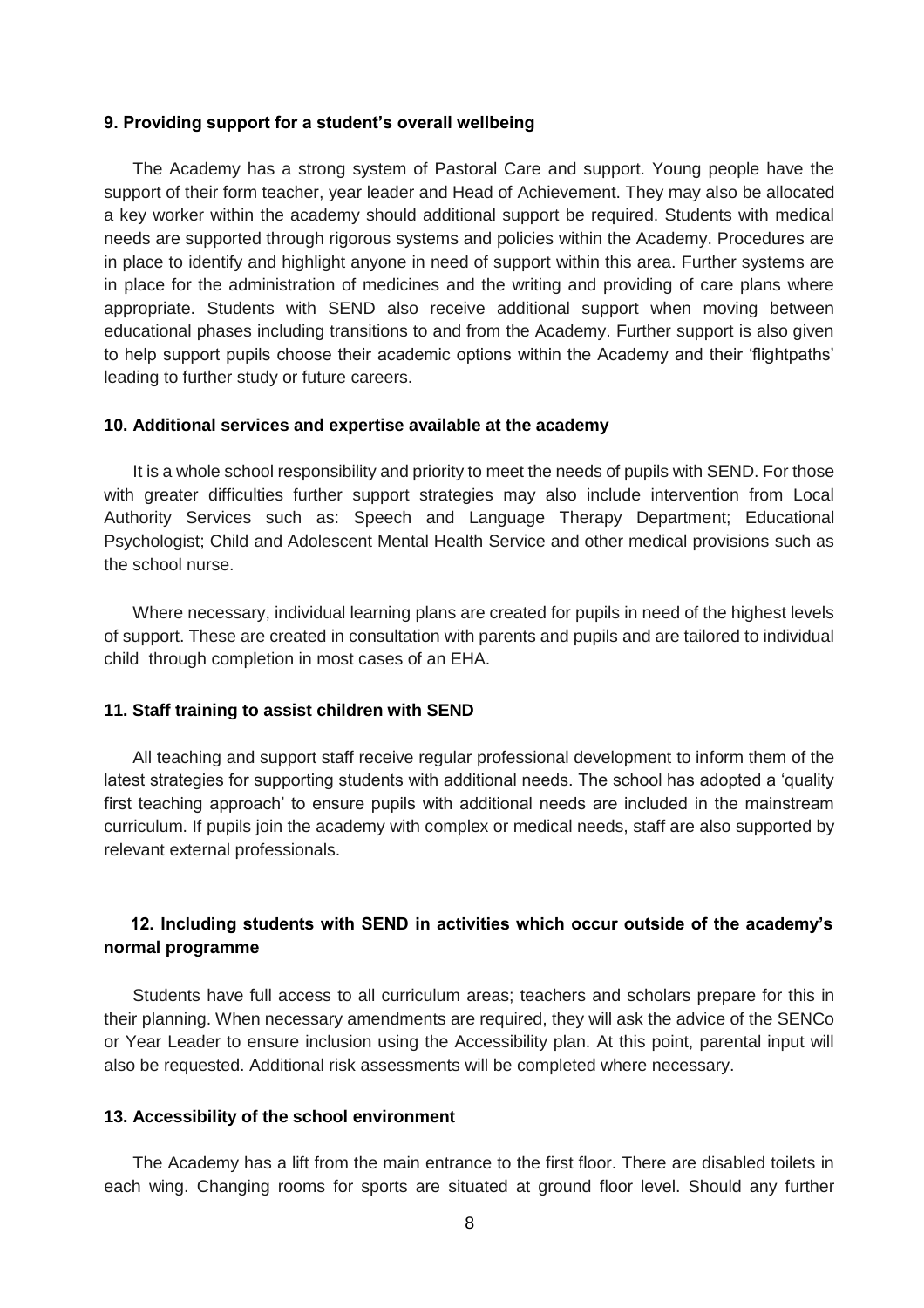modifications be required, the SENCo, Principal and site management team would ensure that any reasonable adjustments were made so that students are not discriminated against.

#### <span id="page-8-0"></span>**14. Preparing for students who join the academy**

The Academy operates a multi stage transition programme to support students who join in Y7 or transfer midyear. Once a parent/child accepts their place at the Academy, the SENCo attends all appropriate review meetings prior to enrolment. Young people are also visited in their own school and are offered additional transition visits. Early links with parents/carers is encouraged during this time.

#### <span id="page-8-1"></span>**15. Matching resources to the needs of the young person**

Each year a proportion of the Academy's budget is allocated to the development of resources to support the provision for young people with SEND. This is inclusive of pupils with hearing/visual impairments and other medical needs.

#### <span id="page-8-2"></span>**16. Ensuring that each child receives the appropriate support**

The provision for individual students is overseen by the SENCo who will identify any appropriate interventions according to need. These will be reviewed on a regular basis following the recommended: Assess, Plan, Do & Review format. Parents/carers will be consulted where appropriate. Assessment data is scrutinised regularly by the SENCo and Lead Practitioners to ensure progress is being made. Provision will be modified if this is not the case.

#### <span id="page-8-3"></span>**17. Involving parents in the Academy setting**

In addition to the reports and face to face contact described above, the Academy also produces a fortnightly newsletter, which is emailed out & available for download from our informative website. Paper copies are also provided so that parents can stay up to date on important matters and developments.

This is also supported by a detailed parent handbook available for download, which explains the life and work of the Academy.

#### <span id="page-8-4"></span>**18. Supporting pupils with Medical Needs and disabilities**

The school recognises that pupils at school with medical conditions should be fully supported so that they have full access to education, including school trips and physical education. Some children with medical conditions may be disabled and where this is the case the school will comply with its duties under the Equality Act 2010.

Some students at King's Leadership Academy may also have special educational needs and may have an Education, Health Care (EHC) plan. The EHC plan brings together health and social care needs, as well as their special educational provision.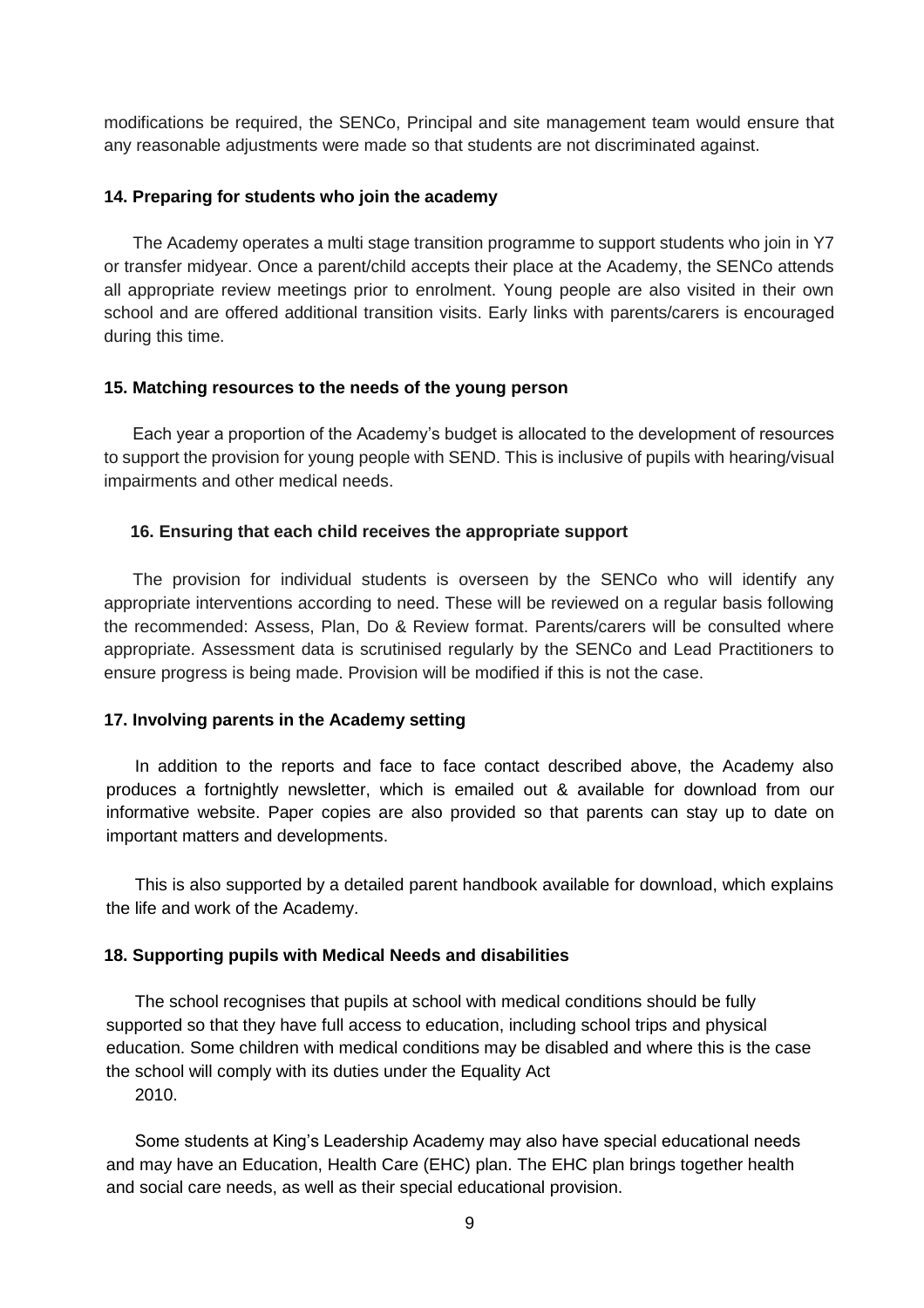It is of utmost importance that you inform school immediately if your child has any medical condition. Initially the student's head of year should be informed.

Students at school with medical conditions are properly supported and have full access to education, school trips and physical education. If your child has long term and complex medical needs and requires ongoing support, medication or care they will be allocated a keyworker who will help them manage their condition to themselves well.

The SENCo will liaise with relevant individuals to create care plans for students. If your child requires a care plan a member of the SEND or pastoral team will meet with parents and primary schools to get all the information needed and distribute copies to all staff raising awareness throughout the school. All relevant members of staff are made aware of the students' condition and will have copies of care plans. Care plans are also kept in allocated places across the school site. Parents are contacted regularly for care plan updates and are asked to contact school to inform relevant staff of any changes in your child's condition or medication.

Regular training for the emergency administration of medicines, refresher training for specific conditions and advice from health professionals is on-going for identified staff at King's Leadership Academy. If your child needs medication short term student services will be able to organise the administration of medicines and tablets with written consent from parents.

### <span id="page-9-0"></span>**19. Who can I contact for further information about SEND?**

If you think your child has SEND or is struggling to access the curriculum please discuss your concerns with the SENCo, your child's Form Tutor, Year Leader or Head of Year. We will listen to your concerns and will always endeavour to investigate and provide support to students who may be struggling. Concerns can be raised by telephone, via email or through an arranged meeting.

If a parent/carer is unhappy with any SEND provision/outcome and this cannot be resolved with the SENCo, further support is available via the Principal or the Governor responsible for SEND, Ms K James.

| King's Leadership Academy Bolton<br><b>SENCO</b> | Ms Kelly Williams                             |
|--------------------------------------------------|-----------------------------------------------|
|                                                  | k.williams@kingsbolton.com                    |
| School contact details                           | info@kingsbolton.com                          |
| SEND code of practice: DFE                       | <b>Website Link</b>                           |
| Bolton LA SEND offer                             | https://www.bolton.gov.uk/sendlocalo<br>ffer/ |

Further information can be obtained below: